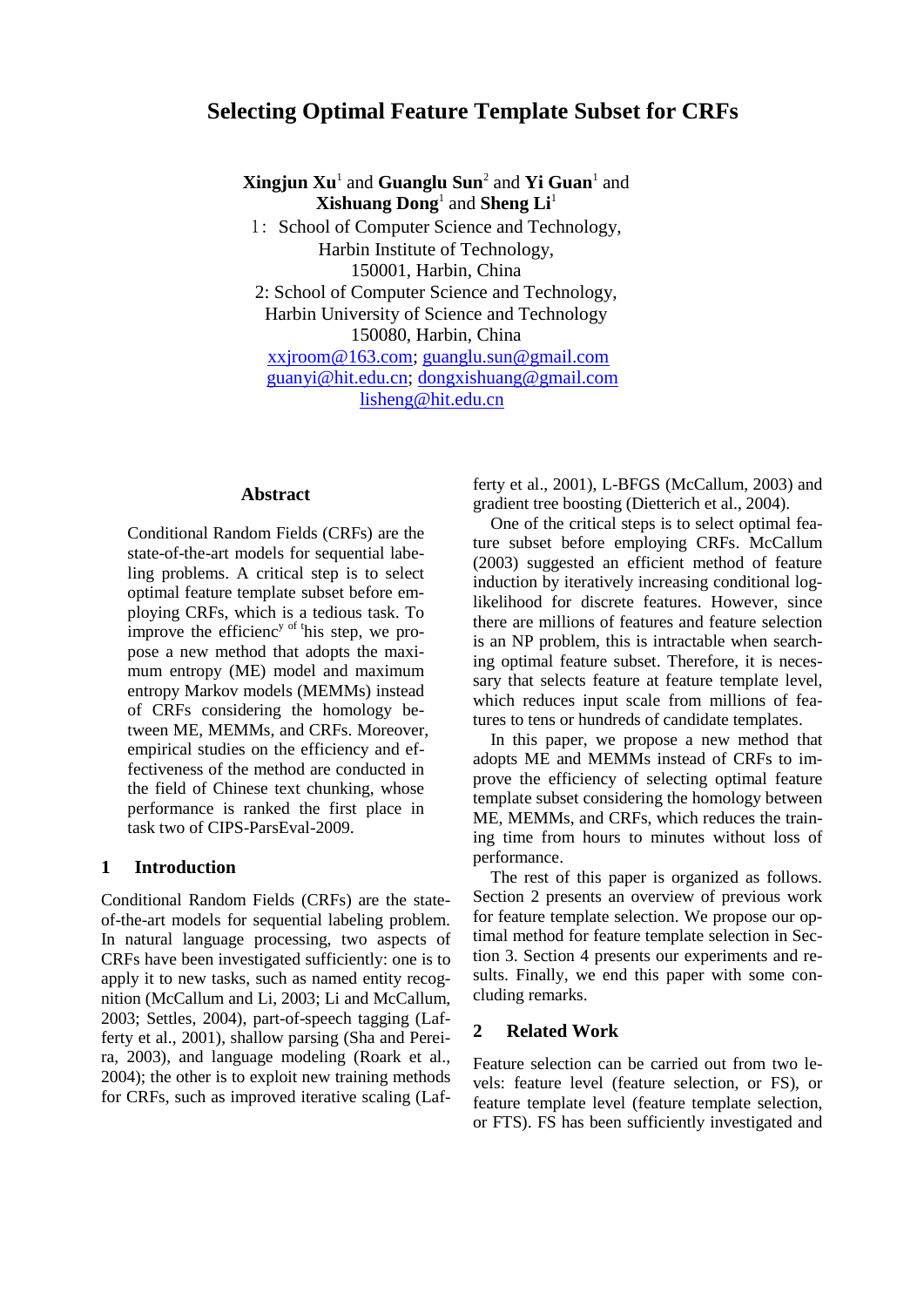share most concepts with FTS. For example, the target of FS is to select a subset from original feature set, whose optimality is measured by an evaluation criterion (Liu and Yu, 2005). Similarly, the target of FTS is to select a subset from original feature template set. To achieve optimal feature subset, two problems in original set must be eliminated: irrelevance and redundancy (Yu and Liu, 2004). The only difference between FS and FTS is that the number of elements in feature template set is much less than that in feature set.

Liu and Yu (2005) classified FS models into three categories: the filter model, the wrapper model, and the hybrid model. The filter model (Hall 2000; Liu and Setiono, 1996; Yu and Liu, 2004) relies on general characteristics of the data to evaluate and select feature subsets without any machine learning model. The wrapper model (Dy and Brodley, 2000; Kim et al., 2000; Kohavi and John, 1997) requires one predetermined machine learning model and uses its performance as the evaluation criterion. The hybrid model (Das, 2001) attempts to take advantage of the two models by exploiting their different evaluation criteria in different search stages.

There are two reasons to employ the wrapper model to accomplish FTS: (1) The wrapper model tends to achieve better effectiveness than that of the filter model with respect of a more direct evaluation criterion; (2) The computational cost is tractable because it can reduce the number of subsets sharply by heuristic algorithm according to the human knowledge. And our method belongs to this type.

Lafferty (2001) noticed the homology between MEMMs and CRFs, and chose optimal MEMMs parameter vector as a starting point for training the corresponding CRFs. And the training process of CRFs converges faster than that with all zero parameter vectors.

On the other hand, the general framework that processes sequential labeling with CRFs has also been investigated well, which can be described as follows:

- 1. Converting the new problem to sequential labeling problem;
- 2. Selecting optimal feature template subset for CRFs;
- 3. Parameter estimation for CRFs;
- 4. Inference for new data.

In the field of English text chunking (Sha and Pereira, 2003), the step 1, 3, and 4 have been studied sufficiently, whereas the step 2, how to select optimal feature template subset efficiently, will be the main topic of this paper.

# **3 Feature Template Selection**

# **3.1 The Wrapper Model for FTS**

The framework of FTS based on the wrapper model for CRFs can be described as:

- 1. Generating the new feature template subset;
- 2. Training a CRFs model;
- 3. Updating optimal feature template subset if the new subset is better;
- 4. Repeating step 1, 2, 3 until there are no new feature template subsets.

Let N denote the number of feature templates, the number of non-empty feature template subsets will be  $(2<sup>N</sup>-1)$ . And the wrapper model is unable to deal with such case without heuristic methods, which contains:

1. Atomic feature templates are firstly added to feature template subset, which is carried out by: Given the position i, the current word  $W_i$  and the current part-of-speech  $P_i$  are firstly added to current feature template subset, and then  $W_{i-1}$  and  $P_{i-1}$ , or  $W_{i+1}$  and  $P_{i+1}$ , and so on, until the effectiveness is of no improvement. Taking the Chinese text chunking as example, optimal atomic feature template subset is  $\{W_{i-3} \sim W_{i+3}, P_{i-3} \sim P_{i+3}\};$ 

2. Adding combined feature templates properly to feature template set will be helpful to improve the performance, however, too many combined feature templates will result in severe data sparseness problem. Therefore, we present three restrictions for combined feature templates: (1) A combined feature template that contains more than three atomic templates are not allowable; (2) If a combined feature template contains three atomic feature template, it can only contain at most one atomic word template; (3) In a combined template, at most one word is allowable between the two most adjacent atomic templates; For example, the combined feature templates, such as  $\{P_{i-1}, P_i, P_{i+1},\}$  $P_{i+2}$ , {W<sub>i</sub>, W<sub>i+1</sub>, P<sub>i</sub>}, and {P<sub>i-1</sub>, P<sub>i+2</sub>}, are not allowable, whereas the combined templates, such as  ${P_i, P_{i+1}, P_{i+2}}, {P_{i-1}, W_i, P_{i+1}},$  and  ${P_{i-1}, P_{i+1}},$  are allowable.

3. After atomic templates have been added, {Wi- $_1$ , W<sub>i</sub>}, or {W<sub>i</sub>, W<sub>i+1</sub>}, or {P<sub>i-1</sub>, P<sub>i</sub>}, or {P<sub>i</sub>, P<sub>i+1</sub>} are firstly added to feature template subset. The template window is moved forward, and then backward. Such process will repeat with expanding template window, until the effectiveness is of no improvement.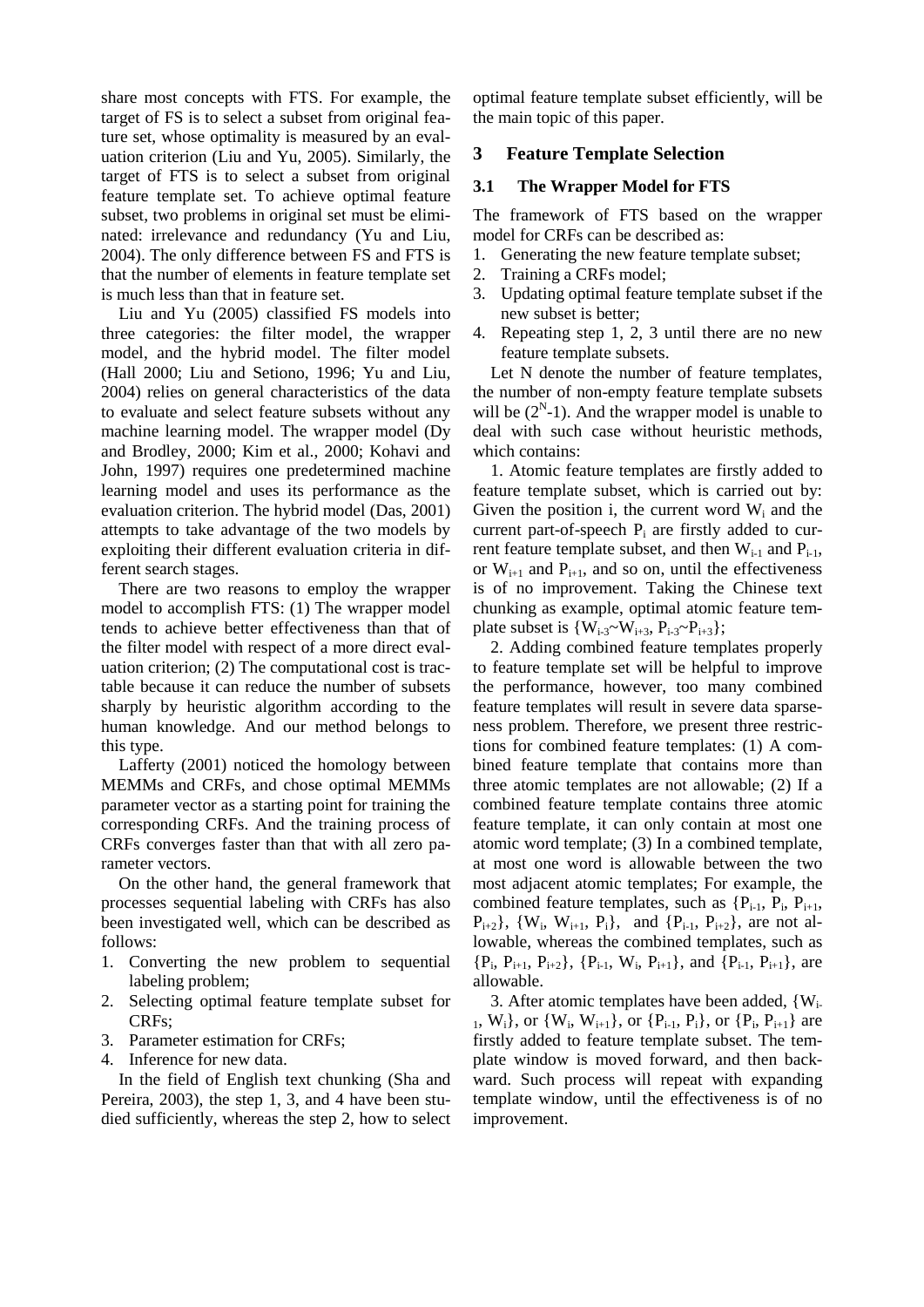Tens or hundreds of training processes are still needed even if the heuristic method is introduced. People usually employ CRFs model to estimate the effectiveness of template subset However, this is more tedious than that we use ME or MEMMs instead. The idea behind this lie in three aspects: first, in one iteration, the Forward-Backward Algorithm adopted in CRFs training is timeconsuming; second, CRFs need more iterations than that of ME or MEMMs to converge because of larger parameter space; third, ME, MEMMs, and CRFs, are of the same type (log-linear models) and based on the same principle, as will be discussed in detail as follows.

#### **3.2 Homology of ME, MEMMs and CRFs**

ME, MEMMs, and CRFs are all based on the Principle of Maximum Entropy (Jaynes, 1957). The mathematical expression for ME model is as formula (1):

$$
P(y \mid x) = \frac{1}{Z(x)} \exp(\sum_{i=1}^{m} \lambda_i f(x, y))
$$
 (1)

, and  $Z(x)$  is the normalization factor.

MEMMs can be considered as a sequential extension to the ME model. In MEMMs, the HMM transition and observation functions are replaced by a single function  $P(Y_i|Y_{i-1}, X_i)$ . There are three kinds of implementations of MEMMs (McCallum et al., 2000) in which we realized the second type for its abundant expressiveness. In implementation two, which is denoted as MEMMs\_2 in this paper, a distributed representation for the previous state  $Y_{i-1}$  is taken as a collection of features with weights set by maximum entropy, just as we have done for the observations  $X_i$ . However, label bias problem (Lafferty et al., 2001) exists in MEMMs, since it makes a local normalization of random field models. CRFs overcome the label bias problem by global normalization.

Considering the homology between CRFs and MEMMs\_2 (or ME), it is reasonable to suppose that a useful template for MEMMs\_2 (or ME) is also useful for CRFs, and vice versa. And this is a necessary condition to replace CRFs with ME or MEMMs for FTS.

#### **3.3 A New Framework for FTS**

Besides the homology of these models, the other necessary condition to replace CRFs with ME or MEMMs for FTS is that all kinds of feature templates in CRFs can also be expressed by ME or MEMMs. There are two kinds of feature templates for CRFs: one is related to  $Y_{i-1}$ , which is denoted as  $g(Y_{i-1}, Y_i, X_i)$ ; the other is not related to  $Y_{i-1}$ ,

which is denoted as  $f(Y_i, X_i)$ . Both of them can be expressed by MEMMs\_2. If there is only the second kind of feature templates in the subset, it can also be expressed by ME. For example, the feature function  $f(Y_i, P_i)$  in CRFs can be expressed by feature template  ${P_i}$  in MEMMs<sub>-2</sub> or ME; and  $g(Y_{i-1}, Y_i, P_i)$  can be expressed by feature template  ${Y_{i-1}, P_i}$  in MEMM\_2.

Therefore, MEMMs\_2 or ME can be employed to replace CRFs as machine learning model for improving the efficiency of FTS.

Then the new framework for FTS will be:

- 1. Generating the new feature template subset;
- 2. Training an MEMMs\_2 or ME model;
- 3. Updating optimal feature template subset if the new subset is better;
- 4. Repeating step 1, 2, 3 until there are no new feature template subsets.

The wrapper model evaluates the effectiveness of feature template subset by evaluating the model on testing data. However, there is a serious efficiency problem when decoding a sequence by MEMMs\_2. Given N as the length of a sentence, C as the number of candidate labels, the time complexity based on MEMMs<sub>-2</sub> is  $O(NC^2)$  when decoding by viterbi algorithm. Considering the C different  $Y_{i-1}$  for every word in a sentence, we need compute  $P(Y_i|Y_{i-1}, X_i)$  (N.C) times for MEMMs\_2.

Reducing the average number of candidate label C can help to improve the decoding efficiency. And in most cases, the  $Y_{i-1}$  in  $P(Y_i|Y_{i-1}, X_i)$  is not necessary (Koeling, 2000; Osbome, 2000). Therefore, to reduce the average number of candidate labels C, it is reasonable to use an ME model to filter the candidate label. Given a threshold T (0  $\epsilon = T \epsilon = 1$ , the candidate label filtering algorithm is as follows:

- 1.  $CP = 0$ :
- 2. While  $CP \le T$ 
	- a) Add the most probable candidate label Y' to viterbi algorithm;
	- b) Delete Y' from the candidate label set;
	- c)  $CP = P(Y'|X_i) + CP$ .

If the probability of the most probable candidate label has surpassed T, other labels are discarded. Otherwise, more labels need be added to viterbi algorithm.

#### **4 Evaluation and Result**

#### **4.1 Evaluation**

We evaluate the effectiveness and efficiency of the new framework by the data set in the task two of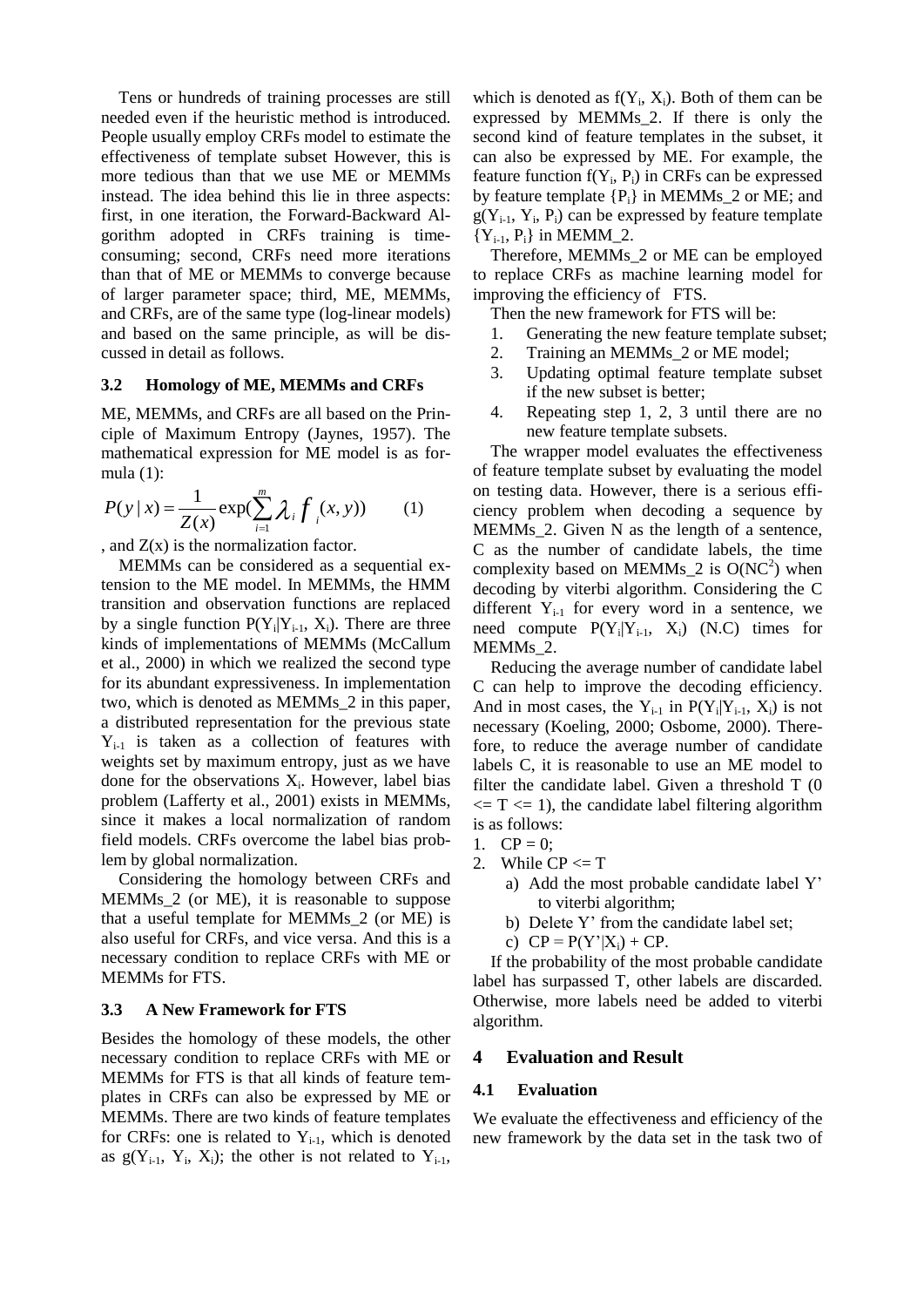CIPS-ParsEval-2009 (Zhou and Li, 2010). The effectiveness is supported by high F-1 measure in the task two of CIPS-ParsEval-2009 (see Figure 1), which shows that optimal feature template subset driven by ME or MEMMs is also optimal for CRFs. The efficiency is shown by significant decline in training time (see Figure 3), where the baseline is CRFs, and comparative methods are ME or MEMMs.

We design six subsets of feature template set and six experiments to show the effectiveness and efficiency of the new framework. As shown in Table 1 and Table 2, the 1~3 experiments shows the influence of the feature templates, which are unrelated to  $Y_{i-1}$ , for both ME and CRFs. And the 4~6 experiments show the influence of the feature templates, which are related to  $Y_{i-1}$ , for both MEMMs\_2 and CRFs. In table 1, six template subsets can be divided into two sets by relevance of previous label: 1, 2, 3 and 4, 5, 6. Moreover, the first set can be divided into 1, 2, and 3 by distances between features with headwords; the second set can be divided into 4, 5 and 6 by relevance of observed value. In order to ensure the objectivity of comparative experiments, candidate label filtering algorithm is not adopted.

| Task2          |         |               |                        |  |
|----------------|---------|---------------|------------------------|--|
| Rank           | No.     | boundary+type | boundary+type+relation |  |
| T              | 01      | 93.20         | 92.10                  |  |
| $\overline{2}$ | 15      | 92.85         | 91.76                  |  |
| 3              | 12      | 92.36         |                        |  |
| $\overline{4}$ | $10_a$  | 92.11         | 90.94                  |  |
| 5              | $10_b$  | 92.11         | 90.94                  |  |
| 6              | 17      | 91.98         | 89.85                  |  |
| 7              | $10-c$  | 91.76         | 90.63                  |  |
| 8              | $10_d$  | 91.75         | 90.67                  |  |
| 9              | 14      | 91.29         | 90.13                  |  |
| 10             | $^{00}$ | 90.39         | 88.88                  |  |

Figure 1: the result in the task two of CIPS-ParsEval-2009

|     | $W_i$ , $W_{i-1}$ , $W_{i-2}$ , $W_{i+1}$ , $W_{i+2}$ , $P_i$ , $P_{i-1}$ , $P_{i-2}$ , $P_{i+1}$ ,                                            |
|-----|------------------------------------------------------------------------------------------------------------------------------------------------|
|     | $P_{i+2}$ , $W_{i-1}$ , $W_i$ , $W_i$ , $W_{i+1}$ , $W_{i-1}$ , $W_{i+1}$ , $P_{i-1}$ , $P_i$                                                  |
|     | $P_{i-2}P_{i-1}$ , $P_{i-1}P_{i+1}$ , $P_{i-1}P_{i+1}$ , $P_{i-1}P_{i-1}P_{i+1}$ , $P_{i-1}$                                                   |
|     | 2 $P_{i-1}$ , $P_i$ , $P_{i+1}$ , $P_{i+2}$ , $W_i$ , $P_{i+1}$ , $W_i$ , $P_{i+2}$ ,                                                          |
|     | $P_i$ W <sub>i-1</sub> , W <sub>i-2</sub> P <sub>i-1</sub> P <sub>i</sub> , P <sub>i</sub> W <sub>i+1</sub> P <sub>i+1</sub> , P <sub>i-</sub> |
|     | $L_{\perp}$ W <sub>i<math>\perp</math></sub> P <sub>i</sub> , P <sub>i</sub> $\perp$ W <sub>i+1</sub>                                          |
| 2   | $W_{i-3}$ , $W_{i+3}$ , $P_{i-3}$ , $P_{i+3}$ , $W_{i-3}$ , $W_{i-2}$ , $W_{i+2}$ , $W_{i+3}$ ,                                                |
|     | $P_{i-3}P_{i-2}$ , $P_{i+2}P_{i+3}$                                                                                                            |
| 3   | $W_{i-4}$ , $W_{i+4}$ , $P_{i-4}$ , $P_{i+4}$ , $W_{i-4}$ , $W_{i-3}$ , $W_{i+3}$ , $W_{i+4}$ ,                                                |
|     | $P_{i-4}\_P_{i-3}, P_{i+3}\_P_{i+4}$                                                                                                           |
| 4   | $Y_{i-1}$                                                                                                                                      |
| I 5 | $Y_{i-1}P_{i-}P_{i+1}, Y_{i-1}P_{i}, Y_{i-1}P_{i-}P_{i-}P_{i}$                                                                                 |
| 6   | $Y_{i-1}P_{i-4}, Y_{i-1}P_{i+4}$                                                                                                               |

|  |  |  | Table 1: six subsets of feature template set |  |  |  |  |  |
|--|--|--|----------------------------------------------|--|--|--|--|--|
|--|--|--|----------------------------------------------|--|--|--|--|--|

| id                       | Model                 | FT subset     |  |  |
|--------------------------|-----------------------|---------------|--|--|
| 1                        | ME vs. CRFs           |               |  |  |
| 2                        | ME vs. CRFs           | 1, 2          |  |  |
| 3                        | ME vs. CRFs           | 1, 2, 3       |  |  |
| 4                        | <b>MEMMs vs. CRFs</b> | 1, 2, 4       |  |  |
| $\overline{5}$           | <b>MEMMs vs. CRFs</b> | 1, 2, 4, 5    |  |  |
| 6                        | <b>MEMMs vs. CRFs</b> | 1, 2, 4, 5, 6 |  |  |
| Table 2: six experiments |                       |               |  |  |

#### **4.2 Empirical Results**

The F-measure curve is shown in Figure 2. For the same and optimal feature template subset, the F-1 measure of CRFs is superior to that of ME because of global normalization; and it is superior to that of MEMMs since it overcomes the label bias.







Figure 3: the training time curve

The significant decline in training time of the new framework is shown in Figure 3, while the testing time curve in Figure 4 and the total time curve in Figure 5. The testing time of ME is more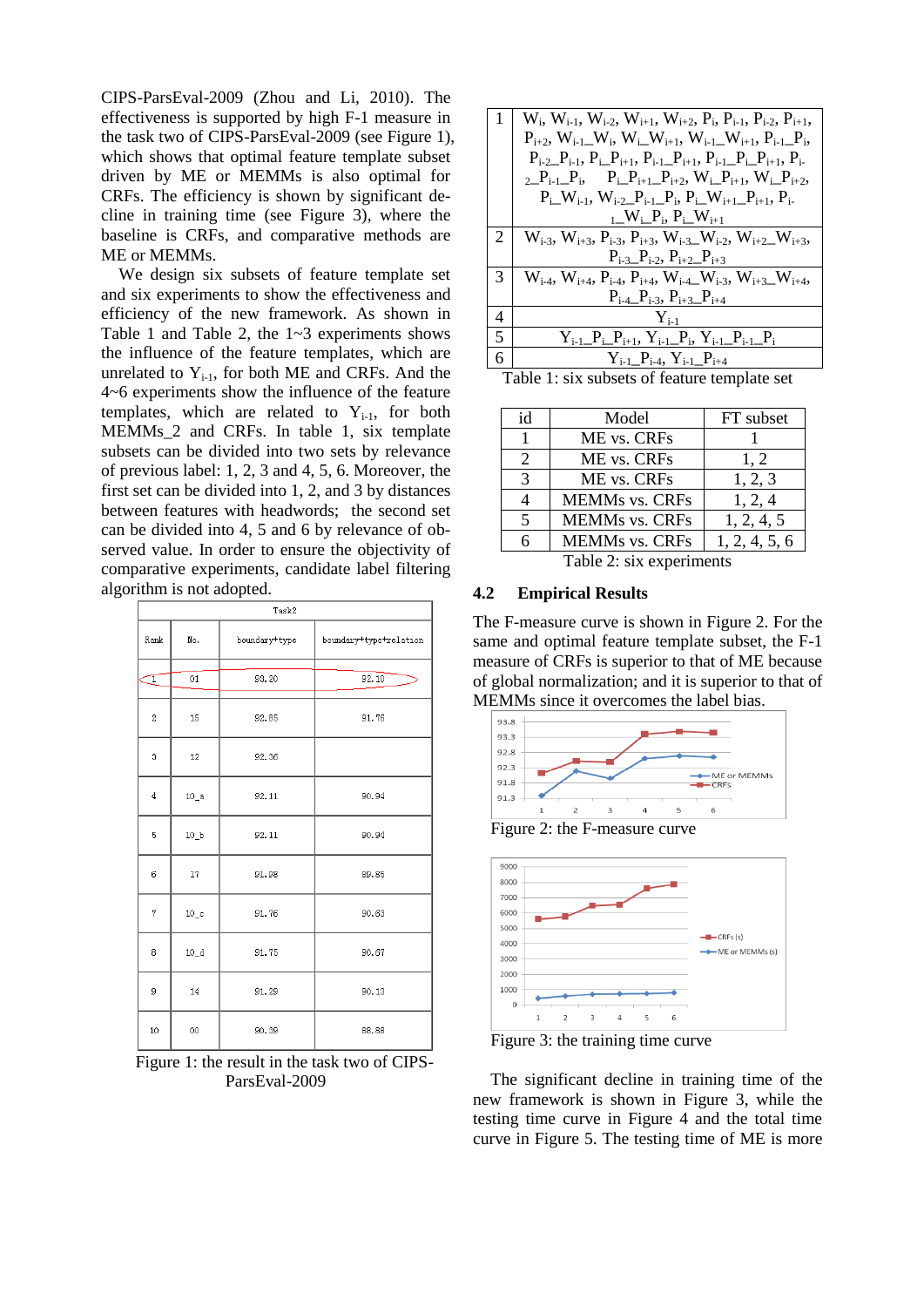than that of CRFs because of local normalization; and the testing time of MEMMs\_2 is much more than that of CRFs because of N.C times of  $P(Y_i|Y_i)$ .  $_1$ ,  $X_i$ ) computation.





All results of ME and MEMMs in figures are represented by the same line because performances of these two models are the same when features are only related to observed values.

# **5 Conclusions**

In this paper, we propose a new optimal feature template selection method for CRFs, which is carried out by replacing the CRFs with MEMM\_2 (ME) as the machine learning model to address the efficiency problem according to the homology of these models. Heuristic method and candidate label filtering algorithm, which can improve the efficiency of FTS further, are also introduced. The effectiveness and efficiency of the new method is confirmed by the experiments on Chinese text chunking.

Two problems deserve further study: one is to prove the homology of ME, MEMMs, and CRFs theoretically; the other is to expand the method to other fields.

For any statistical machine learning model, feature selection or feature template selection is a computation-intensive step. This work can be adequately reduced by means of analyzing the homology between models and using the model with less computation amount. Our research proves to be a successful attempt.

### **References**

- Das Sanmay. 2001. Filters, wrappers and a boostingbased hybrid for feature selection. In Proceedings of the Eighteenth International Conference on Machine Learning, pages 74–81.
- Dietterich Thomas G., Adam Ashenfelter, Yaroslav Bulatov. 2004. Training Conditional Random Fields via Gradient Tree Boosting. In Proc. of the 21<sup>th</sup> International Conference on Machine Learning (ICML).
- Dy Jennifer G., and Carla E. Brodley. 2000. Feature subset selection and order identification for unsupervised learning. In Proceedings of the Seventeenth International Conference on Machine Learning, pages 247–254.
- Hall Mark A.. 2000. Correlation-based feature selection for discrete and numeric class machine learning. In Proceedings of the Seventeenth International Conference on Machine Learning, pages 359–366.
- Jaynes, Edwin T.. 1957. Information Theory and Statistical Mechanics. Physical Review 106(1957), May. No.4, pp. 620-630.
- Kim YongSeog, W. Nick Street and Filippo Menczer. 2000. Feature Selection in Unsupervised Learning via Evolutionary Search. In Proceedings of the Sixth ACM SIGKDD International Conference on Knowledge Discovery and Data Mining, pages 365–369.
- Koeling Rob. 2000. Chunking with Maximum Entropy Models. In Proceeding of CoNLL-2000 and LLL-2000, Lisbon, Portugal, 2000, pp. 139-141.
- Kohavi Ron, and George H. John. 1997. Wrappers for feature subset selection. Artificial Intelligence, 97(1- 2):273–324.
- Lafferty John, Andrew McCallum, and Fernando Pereira. 2001. Conditional Random Fields: Probabilistic Models for Segmenting and Labeling Sequence Data. Proceedings of the Eighteenth International Conference on Machine Learning.
- Li Wei, and Andrew McCallum. 2003. Rapid Development of Hindi Named Entity Recognition using Conditional Random Fields and Feature Induction. ACM Transactions on Asian Language Information Processing (TALIP).
- Liu Huan, and Lei Yu. 2005. Toward Integrating Feature Selection Algorithms for Classification and Clustering. IEEE Transactions on knowledge and Data Engineering, v.17 n.4, p.491-502.
- Liu Huan, and Rudy Setiono. 1996. A probabilistic approach to feature selection - a filter solution. In Pro-